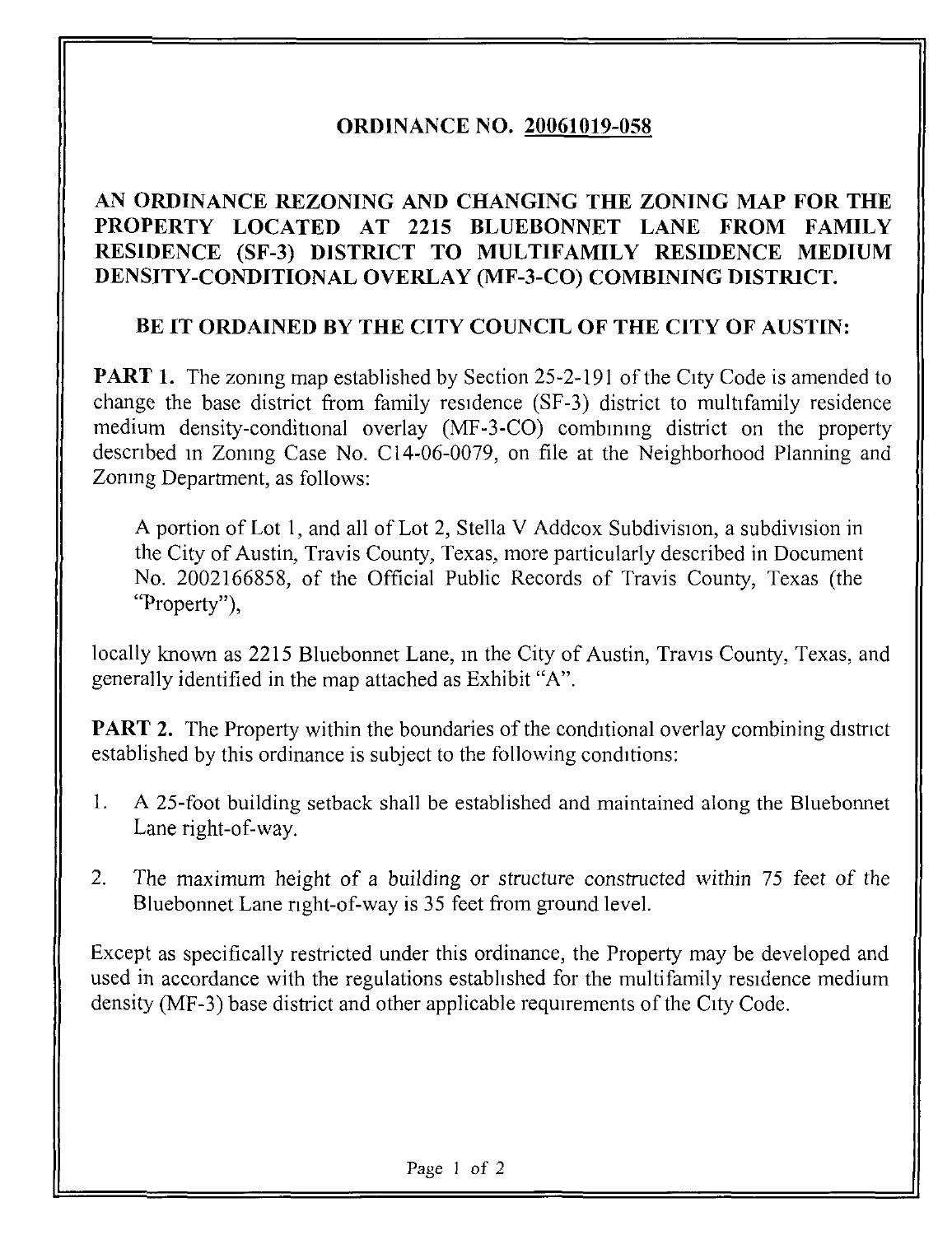PART 3. This ordinance takes effect on October 30, 2006.

## PASSED AND APPROVED

 $\frac{\text{8}}{\text{9}}$ <br>  $\frac{\text{October 19}}{\text{9}}$ , 2006  $\frac{\text{8}}{\text{9}}$ APPROVED  $\cancel{B}$ avid Allan Smith City Attorney ATTEST: Will Wyni Mayor Shirley A. Gentry City Clerk